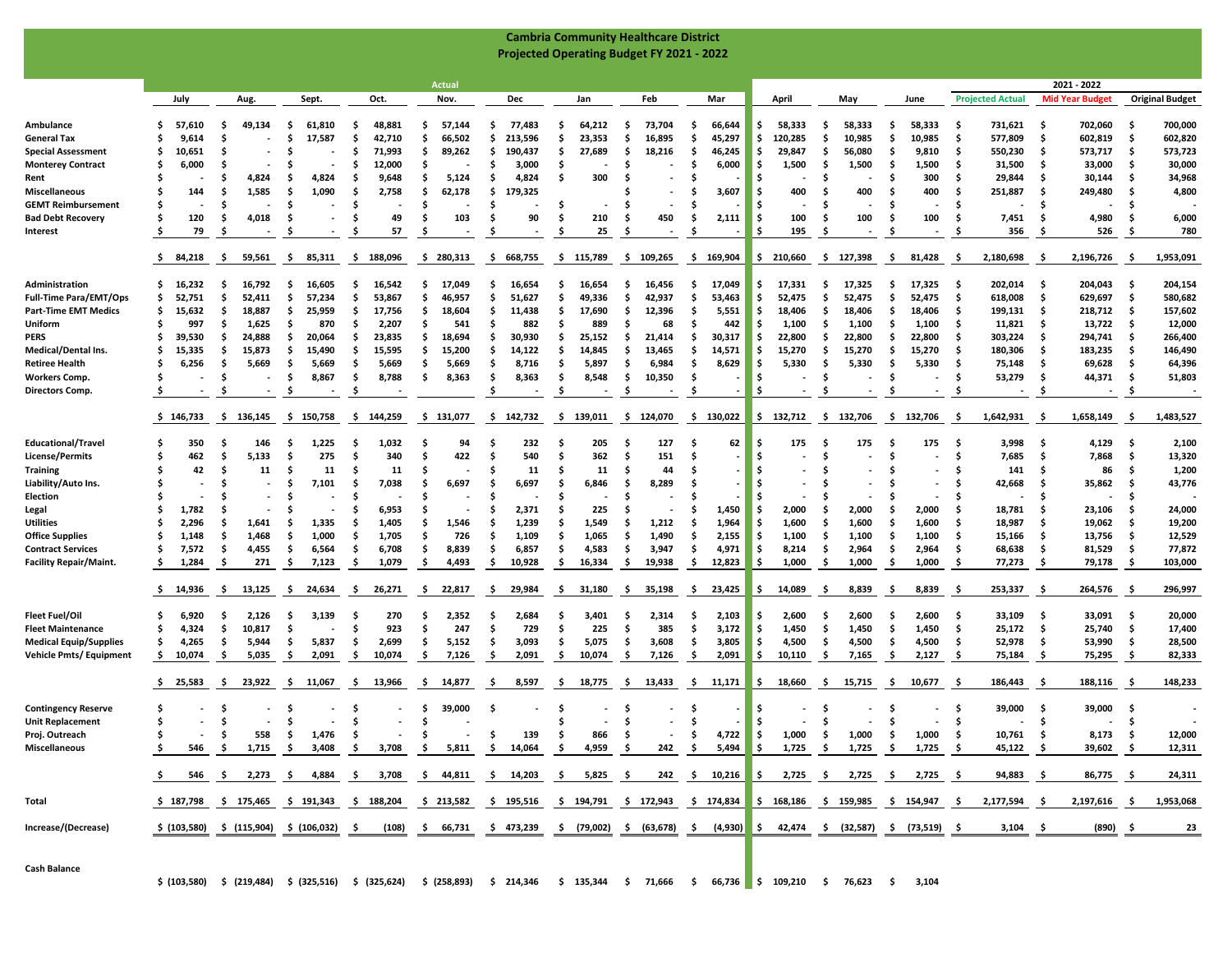### **Cambria Community Healthcare District Monthly Financial Report**

### **MARCH 2022**

|                                       | <b>Pacific Premier Bank Operating Account</b>     |               |              |            |
|---------------------------------------|---------------------------------------------------|---------------|--------------|------------|
| <b>Beginning Balance</b>              |                                                   | \$            | 480,670.45   |            |
| Income                                |                                                   |               | 84,220.50    |            |
| Tax Income                            |                                                   |               | 91,542.10    |            |
| <b>Transfer to LAIF Account</b>       |                                                   | <b>888888</b> |              |            |
| CalPERS Health Premium                |                                                   |               | (13, 672.27) |            |
| Less Checking Expenses                |                                                   |               | (159,099.58) |            |
| Bank Fee(s)                           |                                                   |               | (9.05)       |            |
| <b>Ending Balance</b>                 |                                                   |               |              | 483,652.15 |
|                                       | <b>Local Agency Investment Fund Account</b>       |               |              |            |
| <b>Operating Reserves</b>             |                                                   |               |              |            |
| <b>Beginning Balance</b>              |                                                   |               | 56,223.55    |            |
| <b>Transfer from Operating Accont</b> |                                                   |               |              |            |
| Interest                              |                                                   | \$<br>\$      |              |            |
| <b>Ending Balance</b>                 |                                                   |               |              | 56,223.55  |
| ALL ACCOUNTS TOTAL                    |                                                   |               |              | 539,875.70 |
| <b>CCHD CHASE Trust Account</b>       |                                                   |               |              |            |
| <b>Beginning Balance</b>              |                                                   | \$            |              |            |
| Deposit                               |                                                   |               |              |            |
| <b>Withdrawal (Qgiv)</b>              |                                                   | \$\$          |              |            |
|                                       | Transfer (check written) to new PPB Trust Account |               |              |            |
| <b>Ending Balance</b>                 |                                                   |               |              |            |
| <b>CCHD PPB Trust Account</b>         |                                                   |               |              |            |
| <b>Beginning Balance</b>              |                                                   | \$            | 36,619.97    |            |
| Deposit                               |                                                   |               | 2,700.70     |            |
| Interest                              |                                                   | \$\$\$\$      | 0.70         |            |
| Bank fee/charges                      |                                                   |               | (69.41)      |            |
| <b>Withdrawal (Qgiv)</b>              |                                                   |               | (16.00)      |            |
| <b>Ending Balance</b>                 |                                                   |               |              | 42,235.26  |
|                                       | <b>Accounts Prior Year Total Comparison</b>       |               |              |            |
| <b>MARCH</b>                          | 2022                                              | \$            | 539,875.70   |            |
| <b>MARCH</b>                          | 2021                                              | \$            | 418,351.27   |            |
| <b>Difference</b>                     |                                                   | S             | 121,524.43   |            |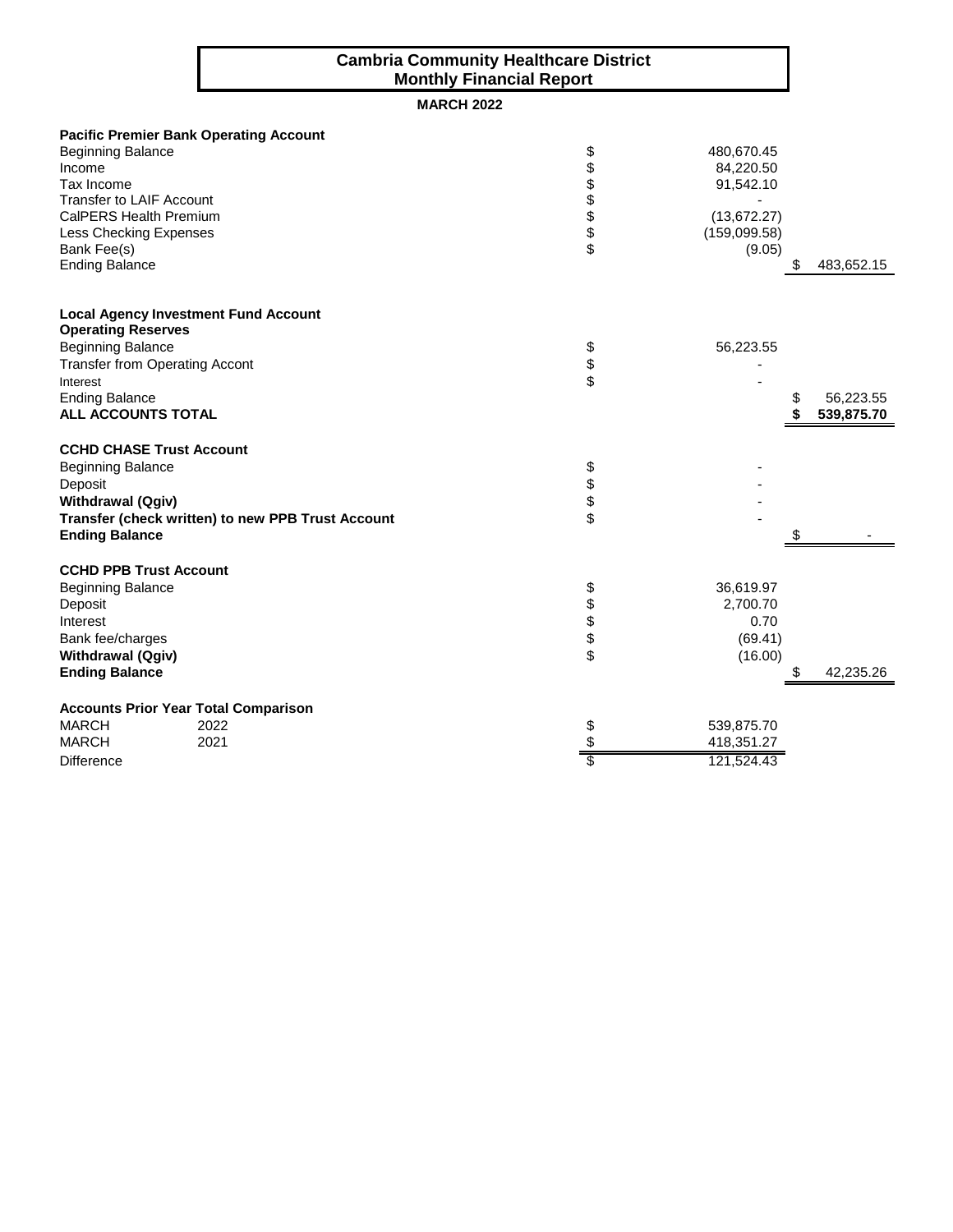#### **Cambria Community Healthcare District Monthly Summary of Revenue and Expenses MONTH OF MARCH 2022**

|                                |          | <b>Budget</b>            | Actual |                              | Variance |           |  |
|--------------------------------|----------|--------------------------|--------|------------------------------|----------|-----------|--|
|                                |          |                          |        |                              |          |           |  |
| Ambulance                      | \$       | 58,333                   | \$     | 66,644                       | \$       | 8,311     |  |
| <b>General Tax</b>             | \$       | 32,285                   | \$     | 45,297                       | \$       | 13,012    |  |
| <b>Special Assessment</b>      | \$       | 43,038                   | \$     | 46,245                       | \$       | 3,207     |  |
| <b>Monterey Contract</b>       | \$       | 1,500                    | \$     | 6,000                        | \$       | 4,500     |  |
| Rent                           | \$       | 300                      | \$     |                              | \$       | (300)     |  |
| <b>Miscellaneous</b>           | \$       | 400                      | \$     | 3,607                        | \$       | 3,207     |  |
| <b>GEMT Reimbursement</b>      | \$       |                          | \$     | $\blacksquare$               | \$       |           |  |
| <b>Bad Debt Recovery</b>       | \$       | 100                      | \$     | 2,111                        | \$       | 2,011     |  |
| <b>Interest</b>                | \$       | $\overline{\phantom{a}}$ | \$     |                              | \$       |           |  |
| <b>Total Revenue</b>           | \$       | 135,956                  | \$     | 169,904                      | \$       | 33,948    |  |
| Administration                 | \$       | 17,153                   | \$     | 17,049                       | \$       | (104)     |  |
| <b>Full-Time Para/EMT/Ops</b>  | \$       | 52,475                   | \$     | 53,463                       | \$       | 988       |  |
| <b>Part-Time EMT Medics</b>    | \$       | 18,406                   | \$     | 5,551                        | \$       | (12, 855) |  |
| <b>Uniform</b>                 | \$       | 1,100                    | \$     | 442                          | \$       | (658)     |  |
| <b>PERS</b>                    | \$       | 22,800                   | \$     | 30,317                       | \$       | 7,517     |  |
| Medical/Dental Ins.            | \$       | 15,270                   | \$     | 14,571                       | \$       | (699)     |  |
| <b>Retiree Health</b>          | \$       | 5,330                    | \$     | 8,629                        | \$       | 3,299     |  |
| <b>Workers Comp.</b>           | \$       |                          | \$     |                              | \$       |           |  |
| Director Comp.                 | \$       |                          | \$     | $\qquad \qquad \blacksquare$ | \$       |           |  |
|                                | \$       | 132,534                  | \$     | 130,022                      | \$       | (2,512)   |  |
| <b>Educational/Travel</b>      | \$       | 175                      | \$     | 62                           | \$       | (113)     |  |
| <b>License/Permits</b>         | \$       | 40                       | \$     |                              | \$       | (40)      |  |
| <b>Training</b>                |          |                          | \$     |                              | \$       |           |  |
| Liability/Auto Ins.            | \$       |                          | \$     |                              | \$       |           |  |
| <b>Election</b>                | \$       |                          | \$     |                              | \$       |           |  |
| Legal                          | \$       | 2,000                    | \$     | 1,450                        | \$       | (550)     |  |
| <b>Utilities</b>               | \$       | 1,600                    | \$     | 1,964                        | \$       | 364       |  |
| <b>Office Supplies</b>         | \$       | 1,100                    | \$     | 2,155                        | \$       | 1,055     |  |
| <b>Contract Services</b>       | \$       | 2,964                    | \$     | 4,971                        | \$       | 2,007     |  |
| <b>Facility Repair/Maint.</b>  | \$       | 17,000                   | \$     | 12,823                       | \$       | (4, 177)  |  |
|                                | \$       | 24,879                   | \$     | 23,425                       | \$       | (1, 454)  |  |
| <b>Fleet Fuel/Oil</b>          | \$<br>\$ | 2,600                    | \$     | 2,103                        | \$       | (497)     |  |
| <b>Fleet Maintenance</b>       |          | 1,450                    | \$     | 3,172                        | \$       | 1,722     |  |
| <b>Medical Equip/Supplies</b>  | \$       | 4,500                    | \$     | 3,805                        | \$       | (695)     |  |
| <b>Vehicle Pmts/ Equipment</b> | \$       | 2,127                    | \$     | 2,091                        | \$       | (36)      |  |
|                                | \$       | 10,677                   | \$     | 11,171                       | \$       | 494       |  |
| <b>Contingency Reserve</b>     | \$       |                          | \$     |                              | \$       |           |  |
| <b>Unit Replacement</b>        | \$       |                          | \$     |                              | \$       |           |  |
| Proj. Outreach                 | \$       | 1,000                    | \$     | 4,722                        | \$       | 3,722     |  |
| <b>Miscellaneous</b>           | \$       | 1,725                    | \$     | 5,494                        | \$       | 3,769     |  |
|                                | \$       | 2,725                    | \$     | 10,216                       | \$       | 7,491     |  |
| <b>Total Expenses</b>          | -\$      | 170,815                  | \$     | 174,834                      | \$       | 4,019     |  |
| Increase/(Decrease)            | \$       | (34, 859)                | \$     | (4,930)                      | \$       | 29,929    |  |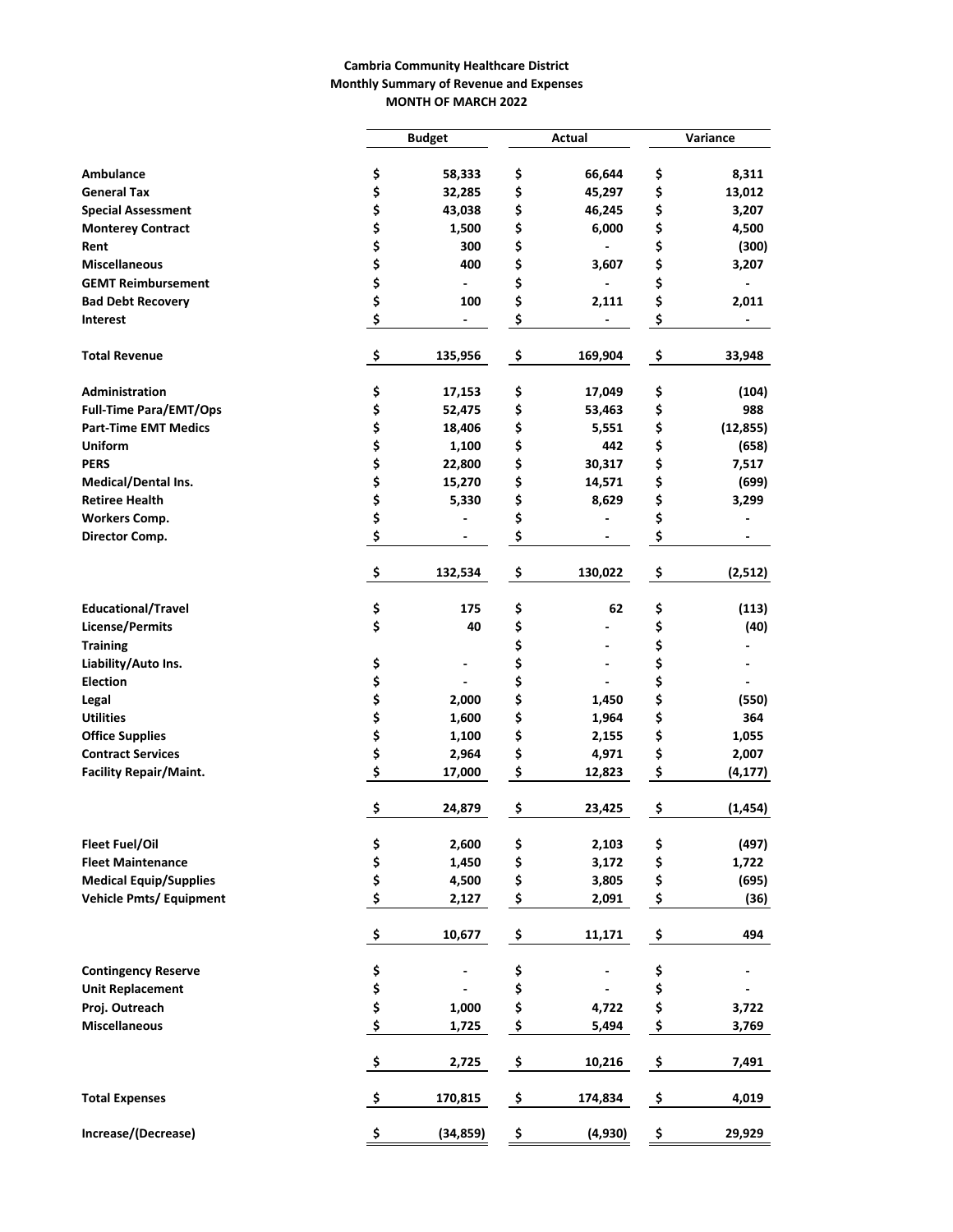#### **Cambria Community Healthcare District Year - To - Date Summary of Revenue and Expenses For the Nine Months Ended March 31, 2022**

|                               |                     | <b>Budget</b> |                    | Actual    | Variance |           |  |
|-------------------------------|---------------------|---------------|--------------------|-----------|----------|-----------|--|
|                               |                     |               |                    |           |          |           |  |
| Ambulance                     | \$                  | 527,061       | \$                 | 556,622   | \$       | 29,561    |  |
| <b>General Tax</b>            | \$                  | 460,564       | \$                 | 435,554   | \$       | (25, 010) |  |
| <b>Special Assessment</b>     | \$                  | 477,980       | \$                 | 454,493   | \$       | (23, 487) |  |
| <b>Monterey Contract</b>      | \$                  | 28,500        | \$                 | 27,000    | \$       | (1,500)   |  |
| Rent                          | \$                  | 29,844        | \$                 | 29,544    | \$       | (300)     |  |
| <b>Miscellaneous</b>          | \$                  | 248,280       | \$                 | 250,687   | \$       | 2,407     |  |
| <b>GEMT Reimbursement</b>     | \$                  |               | \$                 | ٠         | \$       |           |  |
| <b>Bad Debt Recovery</b>      | \$                  | 4,680         | \$                 | 7,151     | \$       | 2,471     |  |
| <b>Interest</b>               | \$                  | 331           | \$                 | 161       | \$       | (170)     |  |
| <b>Total Revenue</b>          | \$                  | 1,777,240     | \$                 | 1,761,212 | \$       | (16, 028) |  |
| Administration                | \$                  | 152,062       | \$                 | 150,033   | \$       | (2,029)   |  |
| <b>Full-Time Para/EMT/Ops</b> | \$                  | 472,272       | \$                 | 460,583   | \$       | (11,689)  |  |
| <b>Part-Time EMT Medics</b>   | \$                  | 163,494       | \$                 | 143,913   | \$       | (19, 581) |  |
| Uniform                       | \$                  | 10,422        | \$                 | 8,521     | \$       | (1,901)   |  |
| <b>PERS</b>                   | \$                  | 226,341       | \$                 | 234,824   | \$       | 8,483     |  |
| Medical/Dental Ins.           | \$                  | 137,425       | \$                 | 134,496   | \$       | (2,929)   |  |
| <b>Retiree Health</b>         | \$                  | 53,638        | \$                 | 59,158    | \$       | 5,520     |  |
| <b>Workers Comp.</b>          | \$                  | 44,371        | \$                 | 53,279    | \$       | 8,908     |  |
| Director Comp.                | \$                  |               | \$                 |           | \$       |           |  |
|                               | \$                  | 1,260,025     | \$                 | 1,244,807 | \$       | (15, 218) |  |
| <b>Educational/Travel</b>     | \$                  | 3,604         | \$                 | 3,473     | \$       | (131)     |  |
| <b>License/Permits</b>        | \$                  | 7,868         | \$                 | 7,685     | \$       | (183)     |  |
| <b>Training</b>               | \$                  | 86            | \$                 | 141       | \$       | 55        |  |
| Liability/Auto Ins.           | \$                  | 35,862        | \$                 | 42,668    | \$       | 6,806     |  |
| <b>Election</b>               | \$                  |               | \$                 | ٠         | \$       |           |  |
| Legal                         | \$                  | 17,106        | \$                 | 12,781    | \$       | (4, 325)  |  |
| <b>Utilities</b>              | \$                  | 14,262        | \$                 | 14,187    | \$       | (75)      |  |
| <b>Office Supplies</b>        | \$                  | 10,456        | \$                 | 11,866    | \$       | 1,410     |  |
| <b>Contract Services</b>      | \$                  | 67,387        | \$                 | 54,496    | \$       | (12, 891) |  |
| <b>Facility Repair/Maint.</b> | \$                  | 76,178        | \$                 | 74,273    | \$       | (1,905)   |  |
|                               | \$                  | 232,809       | \$                 | 221,570   | \$       | (11, 239) |  |
| Fleet Fuel/Oil                | \$                  | 25,291        | \$                 | 25,309    | \$       | 18        |  |
| <b>Fleet Maintenance</b>      | \$                  | 21,390        | \$                 | 20,822    | \$       | (568)     |  |
| <b>Medical Equip/Supplies</b> | \$                  | 40,490        | \$                 | 39,478    | \$       | (1,012)   |  |
| <b>Vehicle Pmts/Equipment</b> | \$                  | 55,893        | \$                 | 55,782    | \$       | (111)     |  |
|                               | \$                  | 143,064       | $\pmb{\mathsf{S}}$ | 141,391   | \$       | (1, 673)  |  |
| <b>Contingency Reserve</b>    | \$                  | 39,000        | \$                 | 39,000    | \$       |           |  |
| <b>Unit Replacement</b>       | \$                  |               | \$                 |           | \$       |           |  |
| Proj. Outreach                | \$                  | 5,173         | \$                 | 7,761     | \$       | 2,588     |  |
| <b>Miscellaneous</b>          | \$                  | 34,427        | \$                 | 39,947    | \$       | 5,520     |  |
|                               | $\ddot{\bm{\zeta}}$ | 78,600        | $\mathsf{S}$       | 86,708    | \$       | 8,108     |  |
| <b>Total Expenses</b>         | $\ddot{\bm{\zeta}}$ | 1,714,498     | \$                 | 1,694,476 | \$       | (20, 022) |  |
| Increase/(Decrease)           | \$                  | 62,742        | \$                 | 66,736    | \$       | 3,994     |  |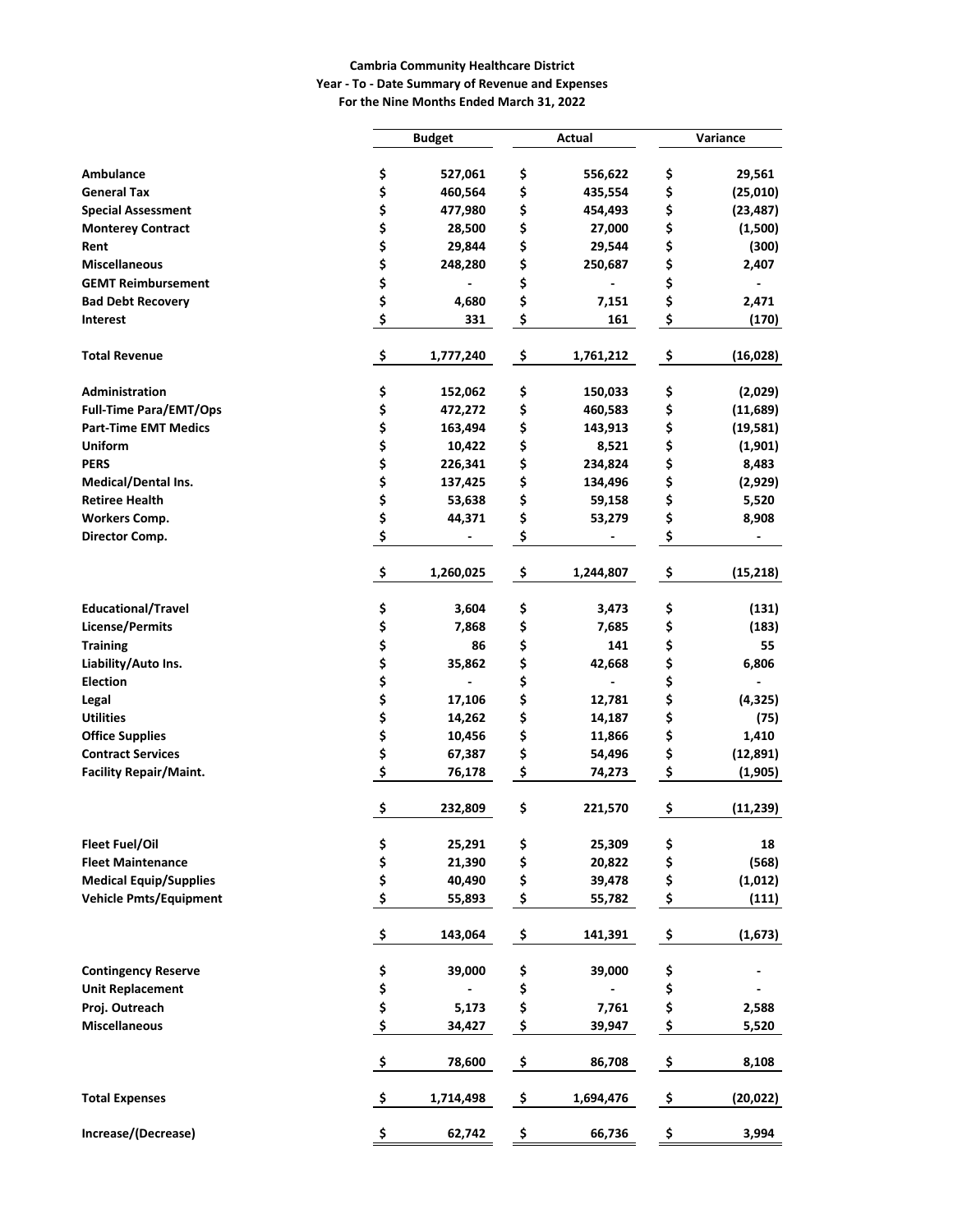# Activity Summary

| <b>AgencyName</b>          | <b>PrimaryPayerClas</b> | <b>PrimaryPayerNam</b> TripCount<br>e                                                               |                | <b>Gross Charges</b> | <b>Contract Allow</b>            | Net Charges     | Payments         | Write Off's     | Refunds         | <b>Balance</b>     |
|----------------------------|-------------------------|-----------------------------------------------------------------------------------------------------|----------------|----------------------|----------------------------------|-----------------|------------------|-----------------|-----------------|--------------------|
| Cambria Community          | MEDI-CAL/CENCAL         | <b>CENCAL HEALTH</b>                                                                                | 3              | \$16,905.00          | (\$20,243.25)                    | $($ \$3,338.25) | (\$1,728.75)     | \$0.00          | \$0.00          | $($ \$5,067.00)    |
| <b>Healthcare District</b> |                         | California Medicaid -<br>Medi-Cal                                                                   | $\overline{0}$ | \$0.00               | \$0.00                           | \$0.00          | \$0.00           | \$0.00          | \$0.00          | \$0.00             |
|                            |                         | MCD HMO NON<br>CONTRACTED<br><b>CLAIMS</b>                                                          | $\overline{0}$ | \$0.00               | $($ \$6,441.94)                  | $($ \$6,441.94) | \$0.00           | \$0.00          | \$0.00          | $($ \$6,441.94 $)$ |
|                            |                         | <b>Totals</b>                                                                                       | 3              | \$16,905.00          | (\$26,685.19)                    | (\$9,780.19)    | (\$1,728.75)     | \$0.00          | \$0.00          | (\$11,508.94)      |
|                            | <b>MEDICARE</b>         | <b>CA Medicare Part B</b><br>South (J1 - PGBA)                                                      | 25             | \$121,643.00         | (\$107,407.37)                   | \$14,235.63     | (\$25,668.72)    | \$3,193.24      | \$0.00          | (\$8,239.85)       |
|                            |                         | <b>Railroad Medicare</b>                                                                            | $\overline{0}$ | \$0.00               | \$0.00                           | \$0.00          | $($ \$159.84)    | \$0.00          | \$0.00          | (\$159.84)         |
|                            |                         | <b>Totals</b>                                                                                       | 25             | \$121,643.00         | (\$107,407.37)                   | \$14,235.63     | (\$25,828.56)    | \$3,193.24      | \$0.00          | (\$8,399.69)       |
|                            | <b>OTHER</b>            | <b>Anthem Blue Cross</b><br>(California)                                                            |                | \$10,010.00          | (\$886.00)                       | \$9,124.00      | $($ \$6,352.66)  | (\$2,101.04)    | \$0.00          | \$670.30           |
|                            |                         | <b>BLUE SHIELD BLUE</b><br><b>CARD PROGRAM</b>                                                      | $\overline{0}$ | \$0.00               | \$0.00                           | \$0.00          | $($ \$5,987.00)  | (\$422.97)      | \$0.00          | (\$6,409.97)       |
|                            |                         | <b>BLUE SHIELD OF CA</b><br>$-65$ PLUS                                                              |                | \$4,923.00           | \$0.00                           | \$4,923.00      | (4,748.00)       | (\$150.00)      | \$0.00          | \$25.00            |
|                            |                         | <b>Blue Cross Blue</b><br>Shield of South<br>Carolina - Federal<br><b>Employee Program</b><br>(FEP) | $\overline{0}$ | \$0.00               | \$0.00                           | \$0.00          | \$0.00           | (\$100.00)      | \$0.00          | (\$100.00)         |
|                            |                         | <b>Blue Shield of</b><br>California                                                                 |                | \$5,603.00           | \$0.00                           | \$5,603.00      | (\$10,641.80)    | (\$374.25)      | \$0.00          | $($ \$5,413.05)    |
|                            |                         | <b>CHRISTIAN</b><br>CARE/MEDI-SHARE                                                                 |                | \$4,893.00           | \$0.00                           | \$4,893.00      | \$0.00           | \$0.00          | \$0.00          | \$4,893.00         |
|                            |                         | CORRECT CARE<br><b>INTEGRATED</b><br><b>HEALTH</b>                                                  |                | \$3,497.00           | \$0.00                           | \$3,497.00      | \$0.00           | \$0.00          | \$0.00          | \$3,497.00         |
|                            |                         | Coastal<br>Communities<br><b>Physician Network</b>                                                  | 3              | \$14,829.00          | (\$14,910.65)                    | (\$81.65)       | (\$1,797.35)     | \$0.00          | \$0.00          | (\$1,879.00)       |
|                            |                         | <b>GOLDEN STATE</b><br><b>MEDICARE HEALTH</b><br><b>PLAN</b>                                        | $\overline{0}$ | \$0.00               | $($ \$3,986.11)                  | (\$3,986.11)    | (\$891.89)       | \$0.00          | \$0.00          | $($ \$4,878.00)    |
|                            |                         | <b>HEALTH NET HMO</b><br><b>CLAIMS</b>                                                              |                | \$4,863.00           | \$0.00                           | \$4,863.00      | \$0.00           | \$0.00          | \$0.00          | \$4,863.00         |
|                            |                         | Kaiser Foundation<br>Health Plan of<br>Northern CA Region                                           |                | \$5,249.00           | \$0.00                           | \$5,249.00      | \$0.00           | \$0.00          | \$0.00          | \$5,249.00         |
|                            |                         | Kaiser Foundation<br>Health Plan of<br>Southern CA Region                                           | $\overline{0}$ | \$0.00               | \$0.00                           | \$0.00          | $($ \$50.00)     | \$0.00          | \$0.00          | (\$50.00)          |
|                            |                         | MIDWEST CLAIMS<br><b>CENTER</b>                                                                     | $\overline{0}$ | \$0.00               | \$0.00                           | \$0.00          | (\$150.00)       | \$123.00        | $($ \$5,136.00) | $($ \$5,163.00)    |
|                            |                         | PHYSICIAN CHOICE<br><b>MED GRP/BLUE</b><br><b>SHIELD</b>                                            | $\overline{0}$ | \$0.00               | \$0.00                           | \$0.00          | \$0.00           | (\$150.00)      | \$0.00          | (\$150.00)         |
|                            |                         | <b>SCAN HEALTHPLAN</b>                                                                              | $\overline{0}$ | \$0.00               | (\$10,770.00)                    | (\$10,770.00)   | \$0.00           | \$0.00          | \$0.00          | (\$10,770.00)      |
|                            |                         | <b>SHARP HEALTH</b><br>PLAN                                                                         | $\overline{0}$ | \$0.00               | \$0.00                           | \$0.00          | \$0.00           | \$0.00          | \$0.00          | \$0.00             |
|                            |                         | SILVERSUMMIT<br><b>HEALTH</b>                                                                       | $\overline{0}$ | \$0.00               | \$0.00                           | \$0.00          | \$0.00           | \$0.00          | \$0.00          | \$0.00             |
|                            |                         | <b>TESLA AUTO</b><br><b>INSURANCE</b>                                                               | $\overline{0}$ | \$0.00               | \$0.00                           | \$0.00          | $($ \$5,315.00)  | \$0.00          | \$0.00          | $($ \$5,315.00)    |
|                            |                         | THE HARTFORD                                                                                        | $\overline{0}$ | \$0.00               | \$0.00                           | \$0.00          | \$0.00           | \$0.00          | \$0.00          | \$0.00             |
|                            |                         | <b>TRICARE WEST</b>                                                                                 | $\overline{0}$ | \$0.00               | (\$393.96)                       | (\$393.96)      | (\$231.04)       | \$0.00          | \$0.00          | (\$625.00)         |
|                            |                         | UNIFIED LIFE INS                                                                                    | $\overline{0}$ | \$0.00               | \$0.00                           | \$0.00          | \$0.00           | \$0.00          | \$0.00          | \$0.00             |
|                            |                         | <b>USAA</b>                                                                                         |                | \$0.00               | \$0.00                           | \$0.00          | \$0.00           | \$0.00          | \$0.00          | \$0.00             |
|                            |                         | UnitedHealthcare                                                                                    |                | \$625.00             | (\$625.00)                       | \$0.00          | (\$1,298.12)     | \$0.00          | \$0.00          | (\$1,298.12)       |
|                            |                         | UnitedHealthcare<br>Medicare Solutions /<br>UnitedHealthcare<br>MedicareDirect                      | $\overline{4}$ | \$20,024.00          | (\$8,434.97)                     | \$11,589.03     | ( \$1,624.03)    | \$0.00          | \$0.00          | \$9,965.00         |
|                            |                         | <b>VHA OFFICE OF</b><br>COMM. CARE -<br>ATTN: CHAMPVA<br><b>CLAIMS</b>                              | $\overline{0}$ | \$0.00               | \$0.00                           | \$0.00          | \$0.00           | \$0.00          | \$0.00          | \$0.00             |
|                            |                         | <b>WELLPATH C/O</b><br><b>SHERIFF'S OFFICE</b>                                                      | $\overline{0}$ | \$0.00               | (\$3,635.00)                     | $($ \$3,635.00) | \$0.00           | \$0.00          | \$0.00          | (\$3,635.00)       |
|                            |                         | <b>Totals</b>                                                                                       | <b>16</b>      | \$74,516.00          | $($ \$43,641.69)                 | \$30,874.31     | (\$39,086.89)    | $($ \$3,175.26) | (\$5,136.00)    | (\$16,523.84)      |
|                            | <b>SELF PAY</b>         | <b>SELF PAY</b>                                                                                     |                | \$7,845.00           | \$0.00                           | \$7,845.00      | \$0.00           | (\$14,494.00)   | \$0.00          | $($ \$6,649.00)    |
|                            |                         | <b>Totals</b>                                                                                       | 5              | \$7,845.00           | \$0.00                           | \$7,845.00      | \$0.00           | (\$14,494.00)   | \$0.00          | $($ \$6,649.00)    |
|                            | <b>Totals</b>           | <b>Totals</b>                                                                                       | 49             |                      | $$220,909.00 \mid ($177,734.25)$ | \$43,174.75     | $($ \$66,644.20) | (\$14,476.02)   | (\$5,136.00)    | $($ \$43,081.47)   |
| <b>Totals</b>              | <b>Totals</b>           | <b>Totals</b>                                                                                       | 49             | \$220,909.00         | (\$177,734.25)                   | \$43,174.75     | $($ \$66,644.20) | (\$14,476.02)   | (\$5,136.00)    | ( \$43,081.47)     |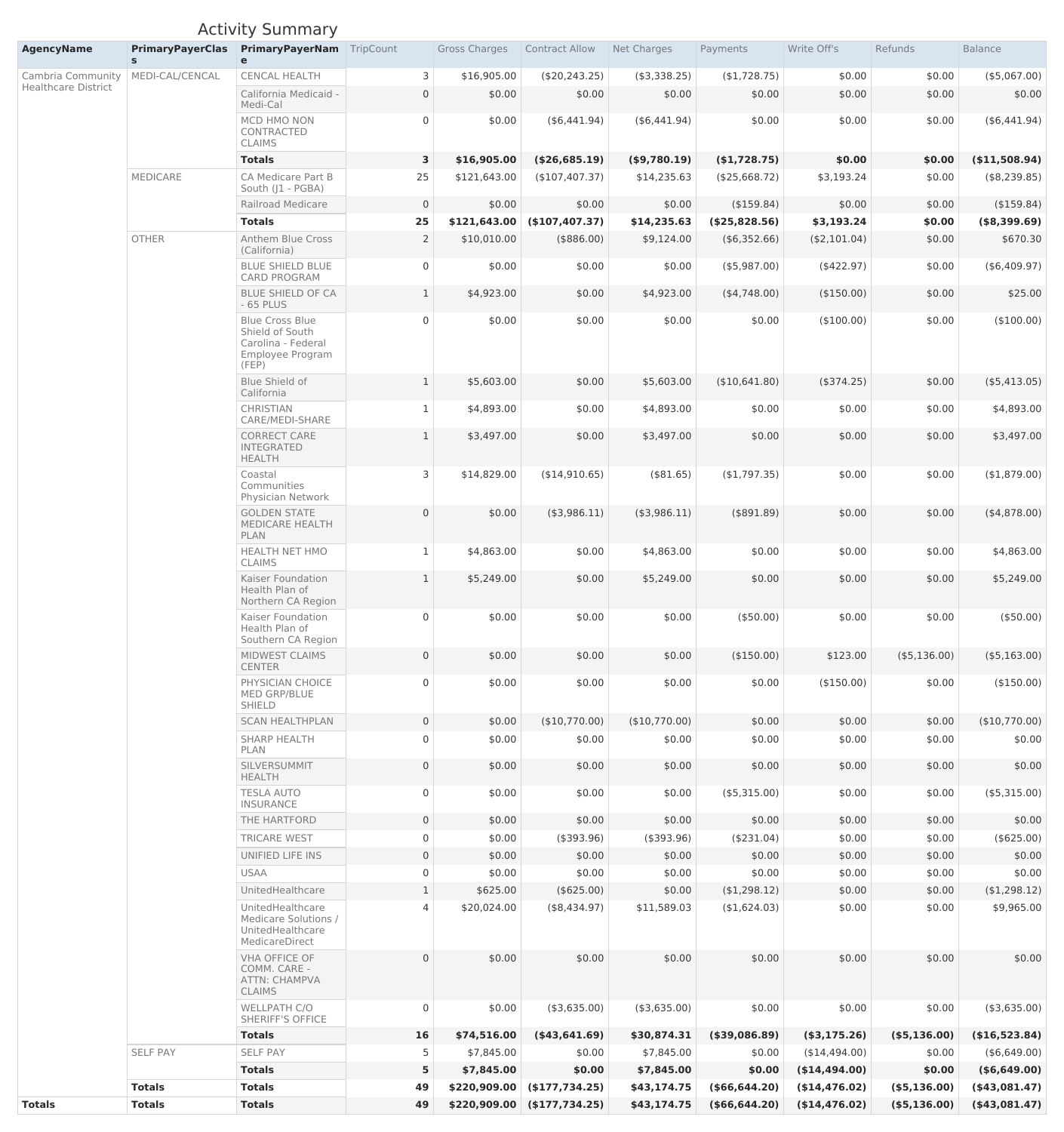# Aging By DOS Detail with Summary

|                                                                                                   | <b>Sum(Age 0 30)</b> | <b>Sum(Age 31 60)</b> | Sum(Age 61 90) |            | Sum(Age 91_120) Sum(AgeOver120) Sum(Net Balance) |             |
|---------------------------------------------------------------------------------------------------|----------------------|-----------------------|----------------|------------|--------------------------------------------------|-------------|
| <b>Cambria Community Healthcare District</b>                                                      |                      |                       |                |            |                                                  |             |
| <b>AARP Supplemental Totals</b>                                                                   | \$530.81             | \$0.00                | \$172.53       | \$0.00     | 0.00                                             | \$703.34    |
| <b>Anthem Blue Cross (California) Totals</b>                                                      | \$10,698.48          | \$14,385.00           | \$10,526.00    | \$0.00     | 4,475.00                                         | \$40,084.48 |
| <b>BANKERS LIFE AND CASUALITY Totals</b>                                                          | \$0.00               | \$168.80              | \$0.00         | \$0.00     | 0.00                                             | \$168.80    |
| <b>Blue Cross Blue Shield of South Carolina - Federal Employee</b><br><b>Program (FEP) Totals</b> | \$0.00               | \$0.00                | \$0.00         | \$0.00     | 5,031.00                                         | \$5,031.00  |
| <b>BLUE SHIELD OF CA - 65 PLUS Totals</b>                                                         | \$150.00             | \$0.00                | \$0.00         | \$0.00     | 0.00                                             | \$150.00    |
| <b>Blue Shield of California Totals</b>                                                           | \$5,603.00           | \$213.10              | \$5,567.00     | \$4,677.00 | 0.00                                             | \$16,060.10 |
| <b>California Medicaid - Medi-Cal Totals</b>                                                      | \$0.00               | \$0.00                | \$0.00         | \$0.00     | 5,273.00                                         | \$5,273.00  |
| <b>CA Medicare Part B South (J1 - PGBA) Totals</b>                                                | \$65,281.00          | \$0.00                | \$625.00       | \$9,768.00 | 0.00                                             | \$75,674.00 |
| <b>CENCAL HEALTH Totals</b>                                                                       | \$6,077.00           | \$0.00                | \$625.00       | \$0.00     | 0.00                                             | \$6,702.00  |
| <b>CHRISTIAN CARE/MEDI-SHARE Totals</b>                                                           | \$4,893.00           | \$0.00                | \$0.00         | \$0.00     | 0.00                                             | \$4,893.00  |
| <b>Coastal Communities Physician Network Totals</b>                                               | \$9,816.00           | \$9,573.00            | \$0.00         | \$0.00     | 0.00                                             | \$19,389.00 |
| <b>CORRECT CARE INTEGRATED HEALTH Totals</b>                                                      | \$3,497.00           | \$0.00                | \$0.00         | \$0.00     | 0.00                                             | \$3,497.00  |
| <b>GLOBAL EXCEL Totals</b>                                                                        | \$0.00               | \$0.00                | \$0.00         | \$0.00     | 5,431.00                                         | \$5,431.00  |
| <b>GOLDEN STATE MEDICARE HEALTH PLAN Totals</b>                                                   | \$0.00               | \$11,054.00           | \$0.00         | \$0.00     | 4,893.00                                         | \$15,947.00 |
| <b>HEALTH NET HMO CLAIMS Totals</b>                                                               | \$4,863.00           | \$0.00                | \$0.00         | \$0.00     | 0.00                                             | \$4,863.00  |
| <b>Humana Inc. Totals</b>                                                                         | \$173.82             | \$0.00                | \$0.00         | \$163.07   | 4,517.00                                         | \$4,853.89  |
| <b>INLAND EMPIRE HEALTH Totals</b>                                                                | \$0.00               | \$5,453.00            | \$0.00         | \$0.00     | 0.00                                             | \$5,453.00  |
| Kaiser Foundation Health Plan of Northern CA Region Totals                                        | \$5,249.00           | \$0.00                | \$0.00         | \$0.00     | 4,769.00                                         | \$10,018.00 |
| <b>MIDWEST CLAIMS CENTER Totals</b>                                                               | \$0.00               | \$0.00                | \$0.00         | \$5,359.00 | 0.00                                             | \$5,359.00  |
| <b>PACIFICSOURCE COMMUNITY HEALTH PLANS Totals</b>                                                | \$0.00               | \$0.00                | \$5,549.00     | \$0.00     | 0.00                                             | \$5,549.00  |
| <b>PARTNERSHIP HEALTH MEDI-CAL Totals</b>                                                         | \$0.00               | \$4,943.00            | \$0.00         | \$0.00     | 0.00                                             | \$4,943.00  |
| <b>SELF PAY Totals</b>                                                                            | \$7,845.00           | \$8,605.65            | \$6,842.13     | \$575.39   | 18,946.71                                        | \$42,814.88 |
| <b>SHARP HEALTH PLAN Totals</b>                                                                   | \$0.00               | \$625.00              | \$0.00         | \$0.00     | 0.00                                             | \$625.00    |
| <b>SILVERSUMMIT HEALTH Totals</b>                                                                 | \$0.00               | \$5,549.00            | \$0.00         | \$0.00     | 0.00                                             | \$5,549.00  |
| <b>THE HARTFORD Totals</b>                                                                        | \$0.00               | \$0.00                | \$0.00         | \$0.00     | 625.00                                           | \$625.00    |
| <b>UnitedHealthcare Totals</b>                                                                    | \$625.00             | \$625.00              | \$0.00         | \$0.00     | 0.00                                             | \$1,250.00  |